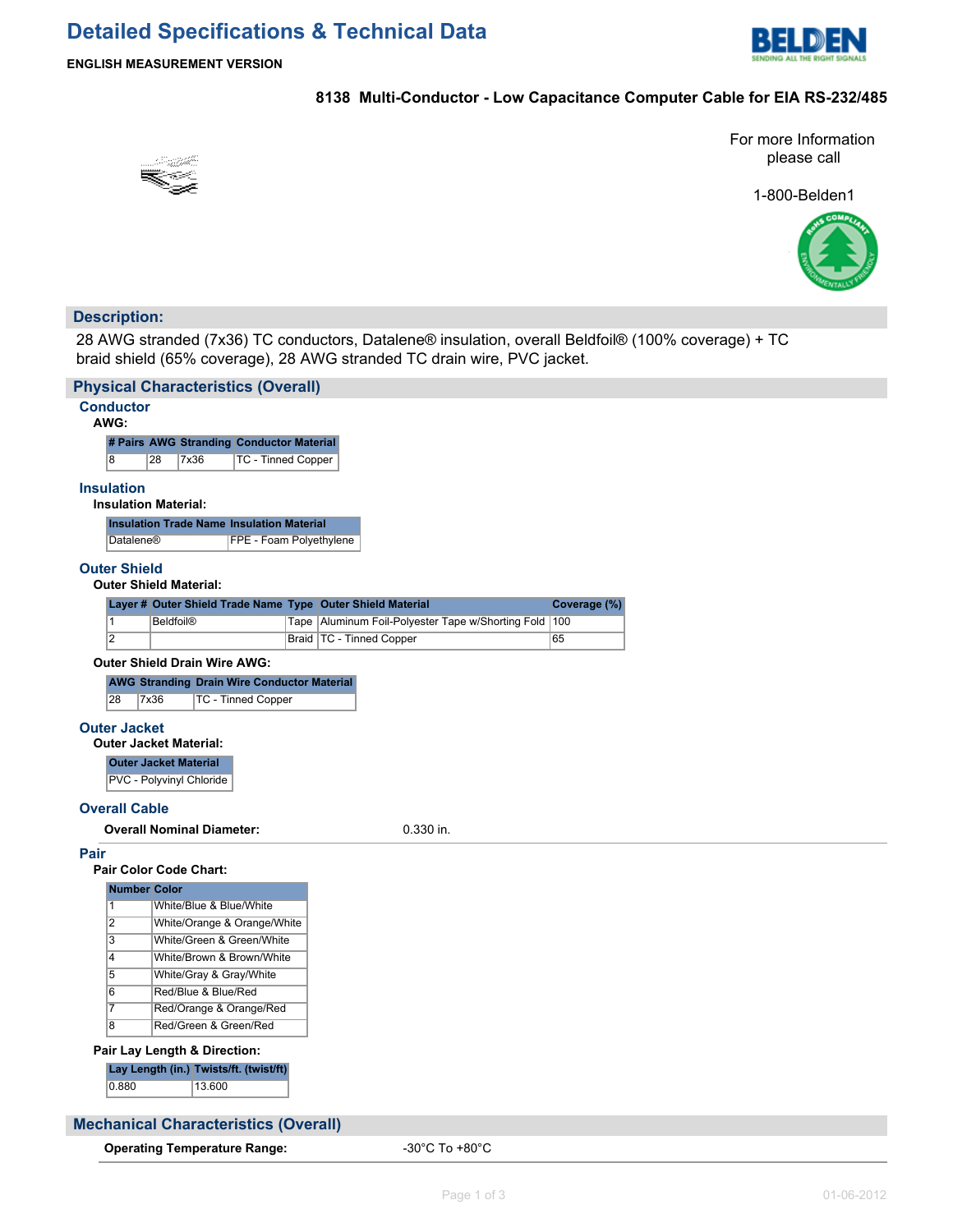# **Detailed Specifications & Technical Data**



### **ENGLISH MEASUREMENT VERSION**

# **8138 Multi-Conductor - Low Capacitance Computer Cable for EIA RS-232/485**

| <b>UL Temperature Rating:</b>                                    | 80°C (UL AWM Style 2919)  |  |  |  |  |
|------------------------------------------------------------------|---------------------------|--|--|--|--|
| <b>Bulk Cable Weight:</b>                                        | 58 lbs/1000 ft.           |  |  |  |  |
| Min. Bend Radius (Install)/Minor Axis:                           | 3.300 in.                 |  |  |  |  |
| <b>Applicable Specifications and Agency Compliance (Overall)</b> |                           |  |  |  |  |
| <b>Applicable Standards &amp; Environmental Programs</b>         |                           |  |  |  |  |
| NEC/(UL) Specification:                                          | CL <sub>2</sub>           |  |  |  |  |
| <b>AWM Specification:</b>                                        | UL Style 2919 (30 V 80°C) |  |  |  |  |
| <b>EU CE Mark:</b>                                               | Yes                       |  |  |  |  |
| EU Directive 2000/53/EC (ELV):                                   | Yes                       |  |  |  |  |
| EU Directive 2002/95/EC (RoHS):                                  | Yes                       |  |  |  |  |
| EU RoHS Compliance Date (mm/dd/yyyy):                            | 01/01/2004                |  |  |  |  |
| EU Directive 2002/96/EC (WEEE):                                  | Yes                       |  |  |  |  |
| EU Directive 2003/11/EC (BFR):                                   | Yes                       |  |  |  |  |
| CA Prop 65 (CJ for Wire & Cable):                                | Yes                       |  |  |  |  |
| MII Order #39 (China RoHS):                                      | Yes                       |  |  |  |  |
| <b>Flame Test</b>                                                |                           |  |  |  |  |
| <b>UL Flame Test:</b>                                            | UL1685 UL Loading         |  |  |  |  |
| <b>Plenum/Non-Plenum</b>                                         |                           |  |  |  |  |
| Plenum (Y/N):                                                    | No                        |  |  |  |  |
| <b>Electrical Characteristics (Overall)</b>                      |                           |  |  |  |  |
| Nom. Characteristic Impedance:                                   |                           |  |  |  |  |
| Impedance (Ohm)<br>120                                           |                           |  |  |  |  |
| Nom. Capacitance Conductor to Conductor:                         |                           |  |  |  |  |
| <b>Capacitance (pF/ft)</b><br>11                                 |                           |  |  |  |  |
| Nom. Capacitance Cond. to Other Conductor & Shield:              |                           |  |  |  |  |
| Capacitance (pF/ft)<br>20                                        |                           |  |  |  |  |
| <b>Nominal Velocity of Propagation:</b>                          |                           |  |  |  |  |
| <b>VP</b> (%)<br>78                                              |                           |  |  |  |  |
| Nom. Conductor DC Resistance:                                    |                           |  |  |  |  |
| DCR @ 20°C (Ohm/1000 ft)<br>65                                   |                           |  |  |  |  |
| <b>Nominal Outer Shield DC Resistance:</b>                       |                           |  |  |  |  |
| DCR @ 20°C (Ohm/1000 ft)<br>3.7                                  |                           |  |  |  |  |
| Max. Operating Voltage - UL:                                     |                           |  |  |  |  |
| <b>Voltage</b><br>30 V RMS (UL AWM Style 2919); 150 V RMS        |                           |  |  |  |  |
| <b>Max. Recommended Current:</b>                                 |                           |  |  |  |  |
| <b>Current</b><br>0.7 Amps per conductor @ 25°C                  |                           |  |  |  |  |

# **Notes (Overall)**

**Notes:** Datalene® insulation features include low dielectric constant and a dissipation factor for high-speed, low-distortion data handling. Physical properties include good crush resistance and light weight.